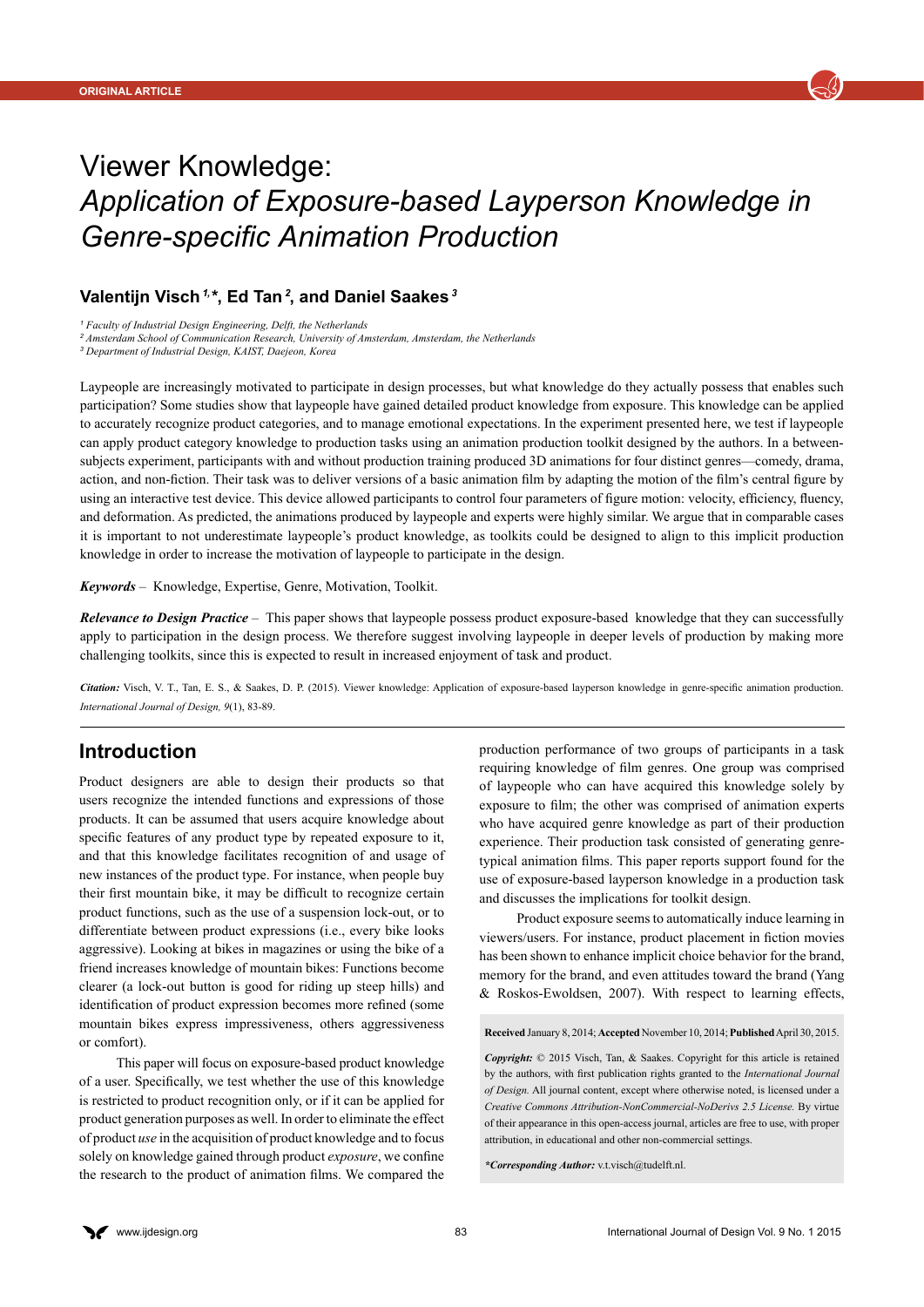d'Ydewalle and Gielen (1992) showed that exposure to subtitles in television programmes automatically induced reading by the viewer, resulting in enhanced lexical vocabulary (Van Lommel, Laenen, & d'Ydewalle, 2006). Some knowledge acquisition processes can go unnoticed by the user, in contrast to, for example, learning foreign language vocabulary in class or editing in a film course. Exposure-based knowledge acquisition could therefore best be defined as *implicit* learning, since it "results in knowledge which is not labeled as knowledge by the act of learning itself" (Dienes & Perner, 1999).

Implicitly learned materials and skills are not inaccessible, as the term may imply. Knowledge is by definition accessible in some way, be it procedural (knowing *how* i.e., habits, skills, and conditioned reactions) or factual-declarative (knowing *that*). The cognitive mechanisms underlying implicit learning have been accounted for in the simulation model of Barsalou (1999, 2009). According to this model, previous experiences are stored as *simulators* that capture not only their cognitive elements but also affective and sensorimotor elements. Incoming perceptions activate a mental simulation of past experiences and the two are matched. Since the match is never perfect, each incoming perception involves adjustment or acquisition of simulators, resulting in learning. Importantly simulators are not restricted to specific modalities but comprise full multimodal experiences, including bodily sensations, visual cues and emotions, and also conceptual categories. Film genres as categories are thus mentally represented through simulators, along with their typical sensory, perceptual and emotional features.

It is likely that regular exposure to a variety of film and television genres will implicitly enhance the viewer's knowledge on the specific film features common to the genres. For instance, television viewers, after having seen one or a few instances, can categorize a television show as comedy upon hearing a laugh track. Laugh tracks are a prominent feature of comic genre recognition, but recognition experiments show that people are able to accurately recognize genres by less prominent features. For instance, writing style is used to distinguish fiction from non-fiction writing (Hayward, 1994), rhythm to differentiate music genres (Dalla

**Valentijn Visch** works as an associate professor at section Design Aesthetics of the faculty of Industrial Design at the Technical University Delft. He conducts and coordinates persuasive game design research, often in collaboration with creative industry and healthcare institutes. Valentijn has a background in Literature (MA), Art Theory (MA – postgraduate Jan van Eijck academy), Animation (postgraduate NIAF Tilburg), Cultural Sciences and Film Studies (PhD - VU), and experimental emotion research.

**Ed Tan** is a professor of Media Entertainment at the University of Amsterdam's school for communication research (ASCoR) since 2003. Trained as an emotion psychologist, he has studied the experiences that spectators of visual arts, theatre, and film and users of digital media typically have. His research addresses the question of how these experiences are dependent on media characteristics such as theme and style, and on largely implicit media competences of the user. Recently he has focused on describing and accounting for experiences of engagement in film, narrative and gaming and the use of such accounts in experience design.

**Daniel Saakes** likes making things and making things that make things; he is interested in design tools for non-professional designers. He holds a Bachelor, Master, and PhD from Delft University of Technology in the field of Industrial Design Engineering. He works as assistant professor at KAIST since 2013 and coordinates the "my design" laboratory in the department of Industrial Design.

Bella & Peretz, 2005) and character movements to tell film genres apart (Visch & Tan, 2008). Similarly, Honing and Ladinig (2009) showed that passive music listeners acquire detailed knowledge on musical timing through exposure only, which they can apply to accurately discriminate between manipulated versus original music recordings. Importantly, they showed that there is no difference in discrimination capability between passive music listeners and active music performance experts. This indicates that persons lacking musical performance training can implicitly acquire knowledge of musical timing as detailed as that of experts.

A crucial question, however, is whether this exposure-based knowledge can be used for production purposes or if its utility is limited to recognition and discrimination purposes. With regard to film production, viewers may have gained exposure-based knowledge of typical film features for specific genres and emotions, but might feel hindered in applying that knowledge in production because of the complexity of the task of making a film. On this assumption we expect that when provided with a production task and production toolkit specially designed for laypeople, they are able to produce a film scene that exhibits genre-typical features indistinguishable from scenes produced by production experts.

In order to test the ability of laypeople to apply exposure-based genre knowledge, we gave participants the task of creating several video animations—each representing a specific film genre—by adjusting four movement parameters affecting the actions of two characters (two blocks chasing each other). The choice of movement parameters in this study is deliberate and builds on previous research by the authors. Visch and Tan (2007) showed that a film feature *figure movement* can provide a strong genre cue. For instance we showed that acceleration of film fragments cues the viewer to recognize these as comedy, while deceleration cues recognizing drama (Visch & Tan, 2007). In Visch and Tan (2009) we showed that not only movement velocity but three other parameters of figure movement in feature films have specific genre-cuing effects as well. Differing object *velocities* made viewers consistently recognize specific genres, and movement parameters *fluency*, *efficiency*, and *proportion*  contributed to this effect as well. In this study, participants  $(N = 52)$  were asked to judge the fittingness of the produced animations to four genres, comedy, drama, action, and nonfiction. Analyses of fittingness scores revealed that low figure velocity was prototypical for drama, consistent with the Delsarte's dance theory (Shawn, 1974) to communicate profound and serious emotion by using slow movements. High object velocity was judged by our participants as prototypical for action, in line with the action genre's aim to *impress* (Neale, 2000). Comedy attribution was typically evoked by 1) high movement *efficiency,*  bordering on the unrealistic; 2) low *fluency*, manifesting as staggering movement, as in the stop-and-go chases of Laurel and Hardy; and 3) low body *deformation*. The latter refers to the degree to which figures tend to alter shape when taking bends, a feature exploited in a well-known comic animation technique of 'squash and stretch' (Thomas & Johnston, 1981).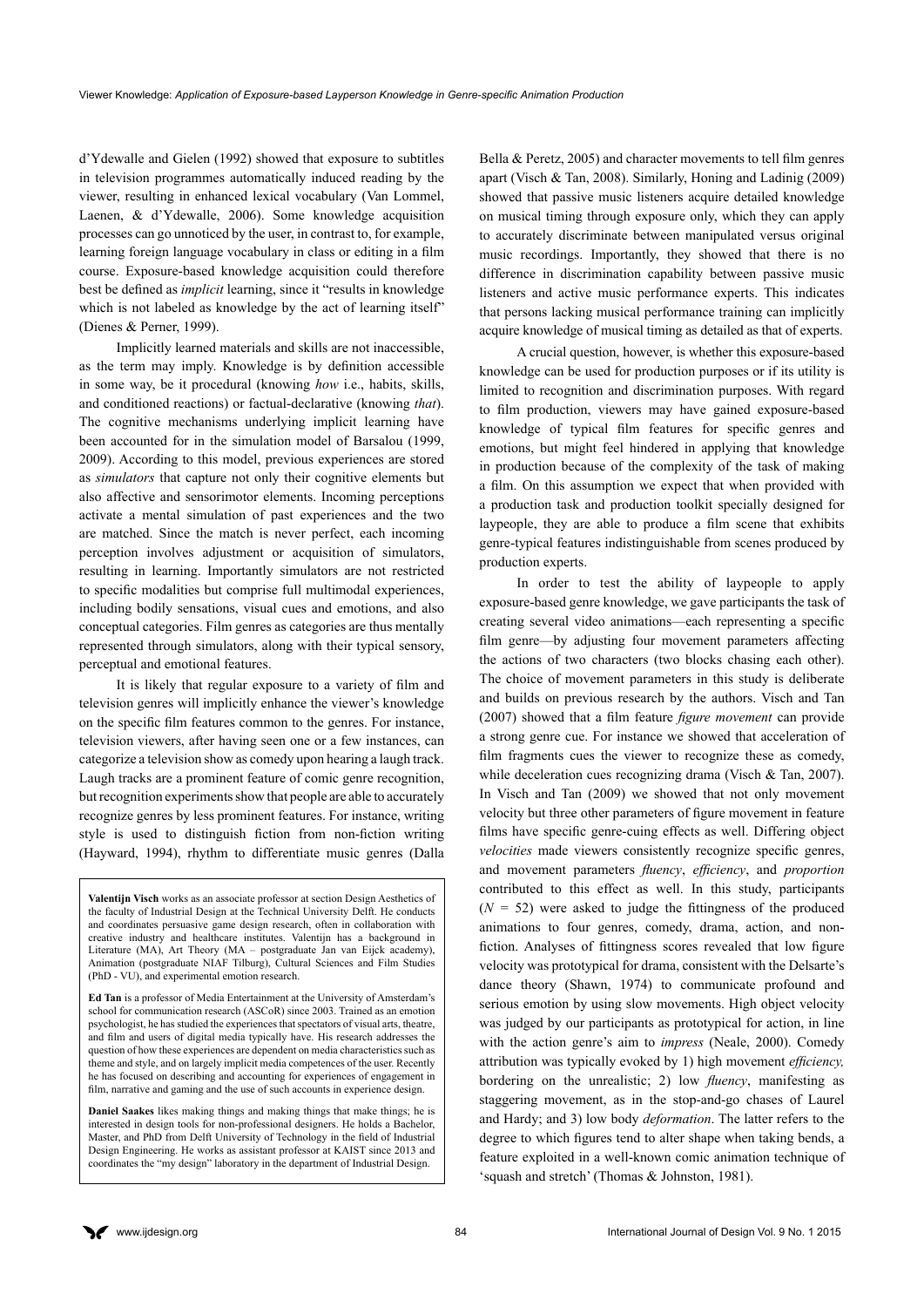The present study used these four most effective movement parameters for genre recognition as a starting point for a genre production task. A device featuring interactive sliders was built by the authors. Sliders affected a running animation of two chasing blocks in real-time, the same as used in the earlier studies. The task for participants was to produce four animations by setting the four sliders, such that the resulting animation would be typical for each of four basic genres: comedy, drama, action, and non-fiction. These four genres are renown for manifesting themselves as a stable set of archetypical genres (Frye, 1957; Neale, 2000) throughout history (c.f. Baxter & Aristotle, 1997) and across different artistic forms and media including plays, paintings, literature, and film. Moreover, these genres represent the stable core of film genres that other fiction genres like romantic comedy and horror (Carroll, 2003), or non-fiction (Plantinga, 1997) can be regarded to branch out from (Visch, 2007).

In order to test whether laypeople can apply their exposure-based knowledge to production tasks in ways comparable to knowledge gained through production experience, the present experiment asked two groups of participants, professional animators and production-untrained film viewers, to produce four genre-typical animations by setting the four movement sliders. If untrained viewers can apply exposure-based knowledge in production, it should be expected that they 1) are able to produce video animations using knowledge that is normally used in recognition tasks, 2) their productions are similar to those created by professional producers given the same requirements.

# **Method**

#### **Task and Apparatus**

The experimental task involves the production of four genre-typical animations using a digital toolkit designed by the authors with Maya 3D. A 3D animation was created featuring two blocks chasing each other (see Figure 1). In this elementary narrative, the red block chases the green block (see Figure 2 for animated paths) and finally catches the green block. The chase lasts ten seconds and was played as a continuous loop. While it was running, participants could adjust the movements of the blocks in real-time by setting four sliders. This task addresses participants' knowledge in that they had to create four animations that each represented a specific genre: comedy, drama, action, and non-fiction.

The four sliders were programmed to directly affect the following parameters of the blocks' movements: Velocity, efficiency, fluency and deformation. Sliders could be moved upward to  $+1$ , or downward to  $-1$ , in ten steps each. Participants were presented with the four sliders set at the middle (0) position associated with the block movements that were established in Visch and Tan (2009) study as indicative of the non-fiction genre.

#### *Description of Movement Sliders*

The 'velocity' parameter is fundamental to all object movements since it combines time and place. Therefore, velocity has clear psychological attribution effects: Fast body movements lead to



**Figure 1. Screenshot of the experimental setup for genre-specific animation production.** 



**Figure 2. The efficiency slider influences the efficiency of the path of the chaser (orange-coloured object).**

attribution of anger, joy, surprise, and excitement, while slow movements lead to attributed emotions such as grief, sadness, weakness, and sympathy (Scherer & Ellgring, 2007). In the present setup, the velocity slider allowed for film speed ranging from 15% in the -1 position to 100% in the 0 position to 185% in the +1 position.

The 'efficiency' slider affected the path of the figures. While bends in the chased block's path were held constant, those of the chaser could be varied by adjusting the position of the efficiency slider. When the slider was set to neutral (0), the chaser's path was equal to the path of the chased (see the green path in Figure 2, middle panel); when it was set to maximum (+1, bottom panel), the chaser followed a straight line to the destination of the chased; when the slider was set to minimum  $(-1, \text{ top panel})$  the chasing block's path took wider bends than the chased. Other slider settings were linear interpolations of the aforementioned.

The 'fluency' slider controlled the smoothness of velocity transitions in bends. Setting the fluency slider to neutral (or 0, see Figure 3, middle panel) makes the orange chasing block move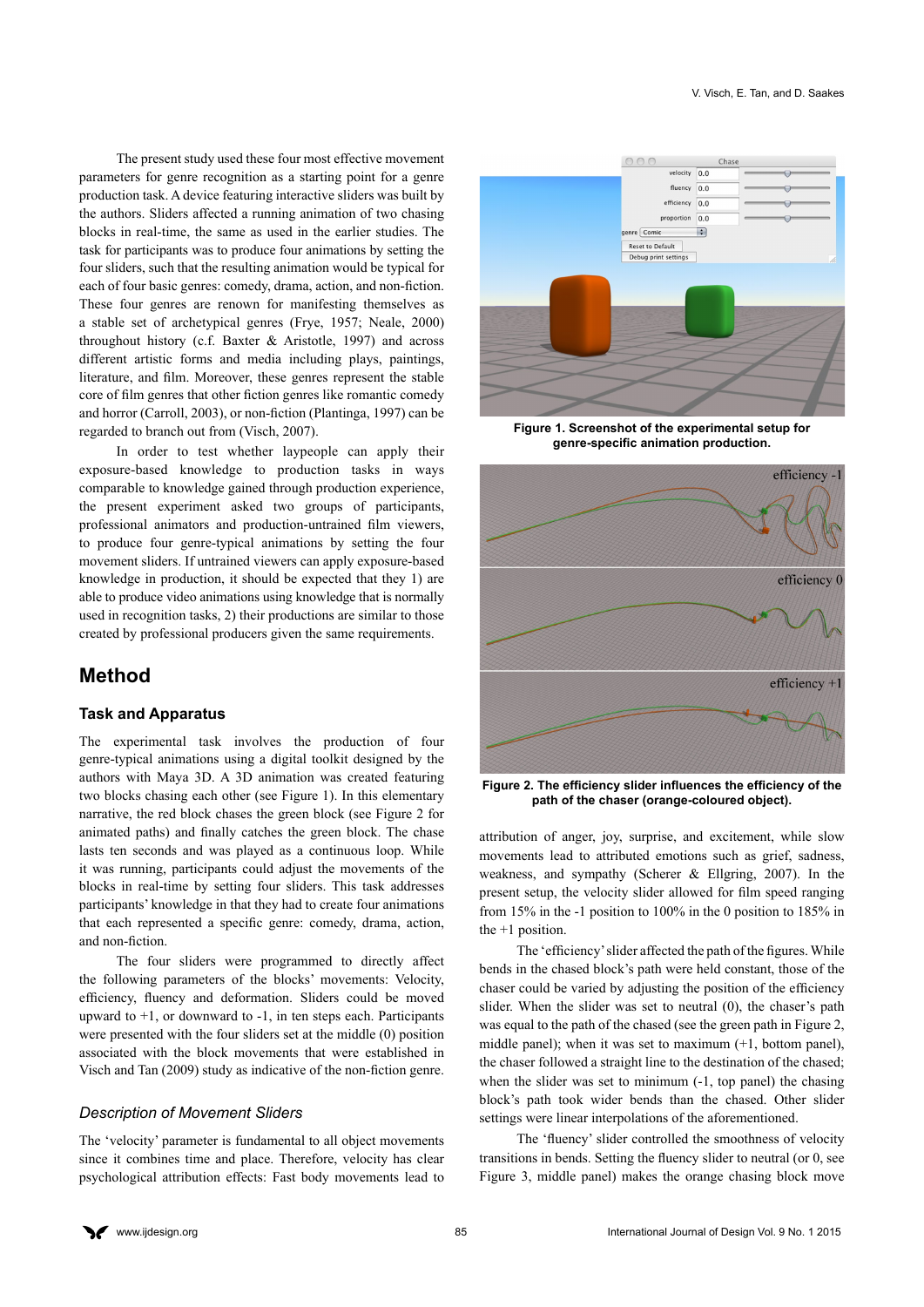with constant speed, slowing down slightly when making a bend. Setting it to its maximum (+1, right panel) decreased the speed of the chaser when taking a bend. Fluency set to its minimum (-1, left panel) froze the chaser for a few frames in the middle of the bends. Other slider settings were linear interpolations of the aforementioned.



**Figure 3. The fluency slider influences the smoothness of the velocity transitions in bends.**

The 'deformation' slider controlled the dynamic shape alterations of a non-rigid object when it takes bends in its course. When a non-rigid object goes through a bend, the object will deform. Deformation is larger in horizontally-shaped objects than in vertically-shaped ones. In film genres, this effect can be seen when highly-elastic comic actors spread their arms and legs horizontally when moving. Action actors, on the other hand, typically remain rigid and straight when running a bend, minimizing body deformation as much as possible. The deformation slider was programmed by varying the width to height ratio of the figure, while keeping its volume constant (see Figure 4). When the slider is set to -1, the shape of the chaser is wider and shorter, resulting in a large deformation when taking a bend (see wedge-like shape in Figure 3). Set to +1, the chaser is slimmer and taller showing less deformation when taking a bend.



**Figure 4. The deformation slider influences the deformation of the chaser.**

#### **Procedure and Participants**

Individually-tested participants were seated before a computer screen and instructed to set the four interactive sliders (velocity, efficiency, fluency, and deformation) so as to directly affect the four parameters of the blocks' movements. The operation of the sliders was briefly explained and participants were invited to explore and play with them for a few minutes before the

experiment started. During the experiment, participants had to compose according to their own view an optimal configuration of the sliders for each of the four genres, comedy, drama, action, and non-fiction. All participants created scenes for all four genres in the same order using all four sliders.

The professional participant group was comprised of fifteen professional animators—five females, ten males—recruited from a master class at a post-graduate animation institute (i.e., NIAf, Tilburg, an animation academy for professional animators already in possession of professional experience with animation techniques and production). The lay participant group was comprised of eighteen students of social sciences from the University of Amsterdam—nine females and nine males—who had no experience in film production.

## **Results**

A 2  $\times$  4  $\times$  4 ANOVA (2 expertise  $\times$  4 genres  $\times$  4 movement parameters) showed no significant effect of age or gender on the dependent slider settings and yielded a significant interaction effect of genre and movement parameters on slider setting  $[F (9, 524) = 9.49, p < .001, \eta^2 = .33]$ . This indicates that the 16 conditions [genre (4) x parameter (4)] affected the dependent variable slider setting. As expected, neither a significant main effect of expertise  $[F (1, 524) = .18, p = .68, \eta^2 = .001]$ , nor an interaction effect [expertise x genre:  $F(3, 524) = .79$ ,  $p = .50$ ,  $\eta^2$  = .01] was found. Figure 5 shows that the 95% confidence intervals for all genre-movement parameter combinations of professionals and laypeople overlapped, indicating no significant group differences. Correlation analyses showed a significant relationship between the average settings of the professional and non-professional group:  $r_{\text{score-tailed}} = .79$ ,  $p < .001$ .



**Figure 5. Plot depicting means and error bars of slider settings by experts and lay participants for each of the 16 slider settings.**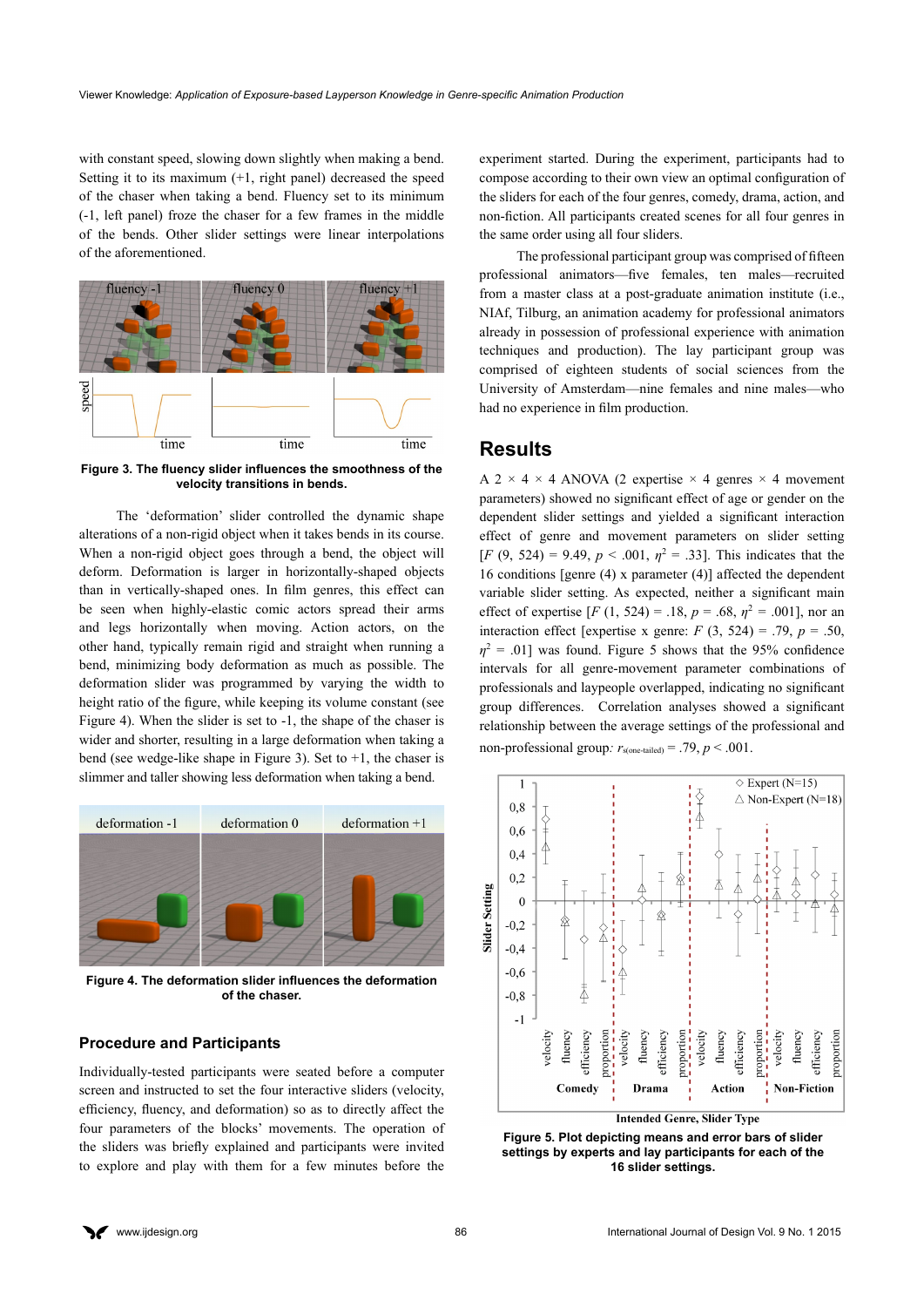It can be seen in Figure 5 that non-fiction production yielded more neutral settings than other genres. Comedy was characterized by high velocity and low fluency, low efficiency and low deformation slider settings. Drama was characterized by low velocity, and action by high velocity- and high fluency settings. In our previous experiment on genre recognition (Visch  $&$  Tan, 2009), we used the same animations but movement parameters had been pre-set by the experimenters; the participants' task was to categorize the animations as to genre. The results of the recognition experiment and the present production experiment show some similarities in parameter patterns for genre expression. In both experiments, comedy is characterized by a high velocity and low fluency, low efficiency and low deformation. Drama is characterized by a low velocity and action by a high velocity and high fluency.

# **Discussion**

The results of this study reveal a similarity between lay participants and expert animation producers in creating genre-specific animation content using a four-slider animation toolkit. This finding confirms our predictions that 1) untrained users are able to apply implicit genre knowledge acquired from exposure not only for recognition tasks but also for production tasks; and 2) their productions are similar to those created by professional producers given the same requirements. The consistency between experts and laypeople in applying genre-typical movement knowledge for production elaborates on our previous study (Visch & Tan, 2009) that showed a high consistency within laypeople in applying genre-typical movement knowledge for recognition tasks. Taken together, the results indicate that knowledge of genre-typical movements, such as a high velocity for comedy and action genre, can be gained by regular exposure, i.e., everyday watching of genre movies, and can be applied for recognition tasks as well as for production tasks.

A cognitive account of the layperson's genre knowledge can be found in the embodied cognition model stating that the representation of concepts used in categorization, such as genres, contains sensorimotor elements (Barsalou, 2009). Relevant sensorimotor elements include movement perception and emotion acquired in perceptual learning as an implicit consequence of exposure. A complementary account is offered by a general cognitive-cultural capacity to recognize communicative intentions underlying visual representations (Tomasello, 1999): Regular film viewers identify emotional and genre effects intended by filmmakers plus related patterns of surface features, such as specific actor movements. It is in line with both accounts that all participants were informally observed applying a trial-and-error strategy to arrive at their genre productions. Allowing users to apply trial and error strategies is one of the essential toolkit elements according to von Hippel and Katz (2002).

The generalizability of the animation toolkit designed for this experiment is obviously not without limitations, but these have to be considered in the right perspective. On the one hand, it is likely that other animation toolkits would yield other results.

It can be assumed in particular that differences in slider settings between expert producers and laypeople would increase with increasing amounts of possible settings or design freedom. Our toolkit was balanced to be handled by lay participants as well as by experts. It is therefore quite risky to assume that laypeople can handle any animation toolkit as well as experts. On the other hand, our toolkit offered a considerable degree of design freedom that could have allowed for much larger variation between the two groups than the, non-significant, variation found. Each participant had to configure four sliders in each of the four tasks (i.e., *make a comedy, drama, action, and non-fiction)*. Each of the four sliders had 21 positions resulting in  $(21 \times 21 \times 21 \times 21 = 194,481$  possible configurations for each of the four tasks. The difference between each of the settings in Figure 5 showed that almost the whole range of possible slider settings (from -.90 to .95) was covered by all participants. Nonetheless, differences between professionals and laypeople did not obtain. Hence it would be rather far-fetched to attribute the found similarity of slider settings to the design of our toolkit. This leads us to maintain our conclusion that laypeople can apply their exposure-based knowledge for production tasks in ways similar to production experts. It should be noted that our production tasks did not involve user content generation from scratch but involved applying production skills by adjustment of a given product.

Another limitation of the animation toolkit used in the study may be that it is specifically aligned to the knowledge of the user and, moreover, allows for a trial-and-error strategy. This limits the generalizability of our findings with respect to a successful use of exposure-based knowledge, in that this knowledge may only suffice for production when using this tailored toolkit. There may be truth in this, but the design of the presently used toolkit revealed another insight: The interactive slider device was demonstrated to involve users in content generation at a much deeper level than standard toolkits do.

At present, toolkits are developed by companies as service systems to empower users to have products meet their personal demands (von Hippel & Katz, 2002). Companies typically translate individual user needs into production specifications answering those. As demonstrated by Franke, Schreier, and Kaiser (2010), users are strongly motivated to invest considerable effort in content generation. Investing their effort makes them aware of being the creator of a product, eliciting an "I designed it myself" effect, which in turn increases the user's preference for the end-product in terms of both affective and economic value. It has been recommended that toolkits be designed for a good *fit* of the product to the user's needs, with *comfort* in the design process, and with *speed* in the design process (Randall, Terwiesch, & Ulrich, 2007). However, *too-comfortable* toolkits may not utilize the user's motivational potential for content generation to the fullest. It can be argued that toolkits that are more demanding, for instance in challenging the user to apply implicit knowledge, will result in larger user preference for the end product. Future experiment manipulating a variety of simple to complex toolkits and measuring user product preference should be conducted to validate such a prediction.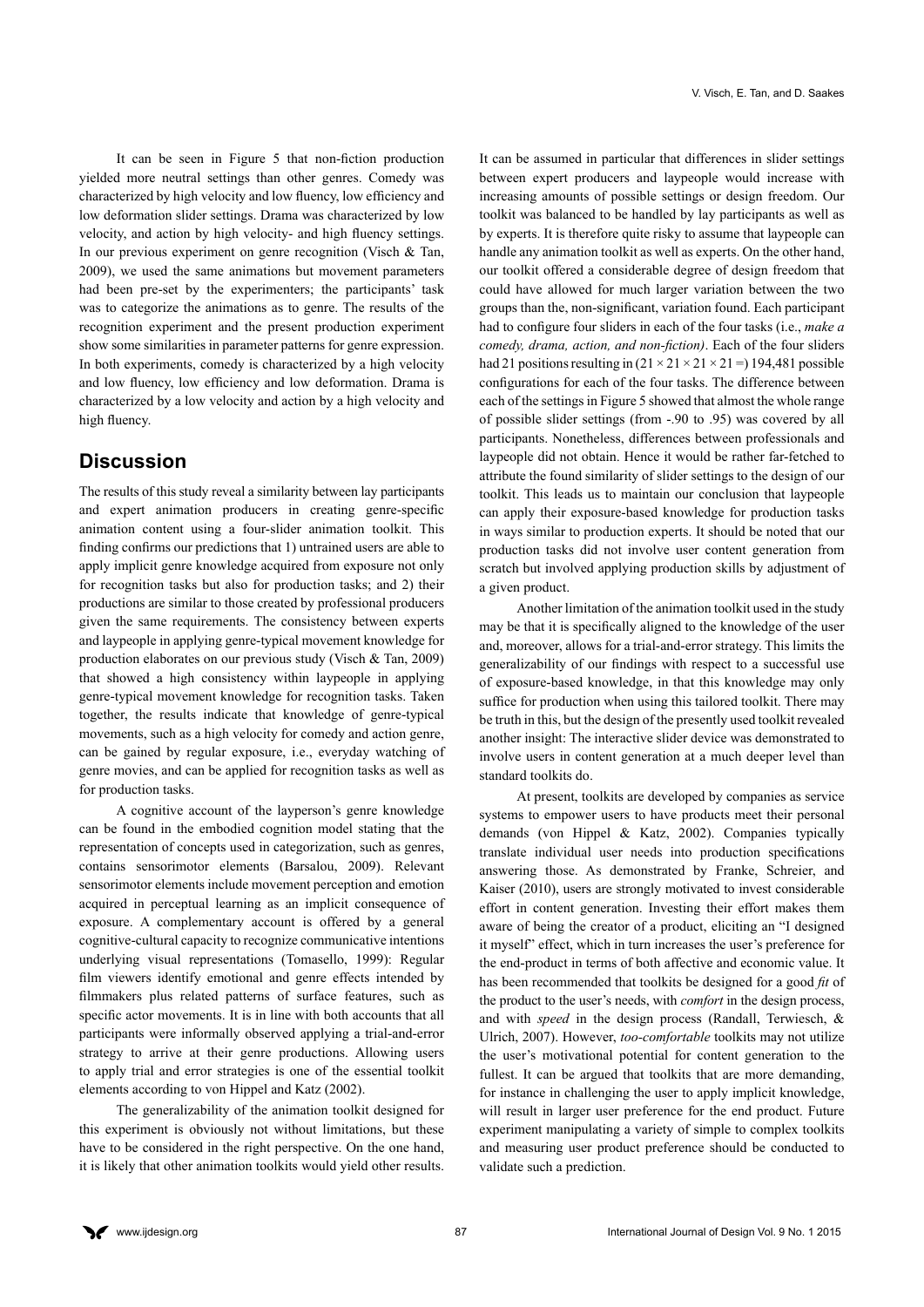How can our findings be applied to existing animation toolkits? Existing video and animation toolkits show a wide variation in their dependence on user's knowledge. Animation toolkits targeting laypeople typically reduce their creative freedom. They just allow users to input dialog to pre-animated characters (e.g., [www.voki.com\)](http://www.voki.com) or to select a configuration of predefined plots, characters and backgrounds (e.g., [www.dvolver.com](http://www.dvolver.com)). By contrast, animation toolkits catering to professional users (e.g., ToonBoomAnimatePro or Autodesk Maya) are designed to provide users with as much design freedom as possible (c.f., Maya even provides its users a program language to alter the standard Maya animation toolkit). We argue that layperson knowledge of animation would be sufficient to enable generation of tagline and storyboard. Our study suggests that a next step, such as creating motion illusions between animation frames by 'in-betweening', might be left to production-untrained persons as well, because their knowledge of movement parameters relevant for realizing specific genres allows them to do so. Obviously it cannot be expected that the artistic quality of untrained user-generated products (from tagline to in-betweening) would match that achieved by professionally-trained animators. Nor can it be expected that laypeople can handle as large a creative freedom as professional animators. Given the four levels of creativity of *doing, adapting, making, creating* (Sanders & Stappers, 2012), it might be supposed that experts are trained to create animations from scratch and thus can handle toolboxes fitting these capabilities, whereas laypeople might be more inclined to adapt existing animations to their needs.

Our research could be applied as well to enrich communication in content sharing and generation platforms, such as Facebook, YouTube or WhatsApp. These platforms allow users to upload and share dynamic content such as video and animation, but generation is mainly limited to static content, such as texts or emoticons, or to adjusting static content, such as changing picture appearance using Instagram. The detailed knowledge of users on genre-specific movements could be applied within a toolbox to enrich content generation in these platforms. For instance, the velocity of videos might be adjusted using sliders to express dramatic or comical intentions. Another application might be the generation of emoticons. Often emoticons libraries are huge, and it takes time to find an emoticon that best fits a message. When users are provided with some basic movement sliders to adjust the velocity, fluency and deformation (squash and stretch) of emoticons, they could apply their refined movement knowledge to personalize their communication and make it better fit their emotional intentions.

We conclude for now that, based on the present findings, it seems possible to offer users more design freedom by involving them into the product design on a deeper level of production. Choosing movements as in our study is but one example; selecting and shaping materials or shapes would be others. We believe that when toolkit design aligns to users' implicit knowledge of products, such as animation, it will result in greater user enjoyment of both the task and the product, due to satisfaction of basic motivational needs, such as those for competence and autonomy (Deci & Ryan,

2000). Future research should investigate the motivational factors of toolkit use, as well as the optimal design freedom that can be offered by toolkits for each specific user and end product domain. Our research elucidated the potential of toolkits to involve users at a much deeper level of content generation than standard toolkits do.

## **References**

- 1. Baxter, J., & Aristotle, P. (1997). *Aristotle's poetics* (G. Whalley, Trans.). Montreal, Canada: McGill-Queen's University Press.
- 2. Barsalou, L. W. (1999). Perceptual symbol systems. *Behavioral and Brain Sciences, 22*(4), 577-660.
- 3. Barsalou, L. W. (2009). Simulation, situated conceptualization, and prediction. *Philosophical Transactions of the Royal Society Biological Sciences, 364*, 1281-1289.
- 4. Carroll, N. (2003). *Engaging the moving image*. New Haven, CT: Yale University Press.
- 5. d'Ydewalle, G., & Gielen, I. (1992). Attention allocation with overlapping sound, image, and text. In K. Rayner (Ed.), *Eye movements and visual cognition* (pp. 415-427). New York, NY: Springer.
- 6. Dalla Bella, S., & Peretz, I. (2005). Differentiation of classical music requires little learning but rhythm. *Cognition, 96*(2), 65-78.
- 7. Deci, E., & Ryan, R. (2000). The 'what' and 'why' of goal pursuits: Human needs and the self-determination of behavior. *Psychological Inquiry, 11*(4), 227-268.
- 8. Dienes, Z., & Perner, J (1999). A theory of implicit and explicit knowledge. *Behavioral and Brain Sciences, 22*(05), 735-808.
- 9. Franke, N., Schreier, M., & Kaiser, U. (2010). The "I designed it myself" effect in mass customization. *Management Science, 56*(1), 125-140.
- 10. Frye, N. (1957). *Anatomy of criticism*. Princeton, NJ: Princeton University Press.
- 11. Hayward, M. (1994). Genre recognition of history and fiction. *Poetics, 22*(5), 409-421.
- 12. Honing, H., & Ladinig, O. (2009). Exposure influences expressive timing judgments in music. *Journal of Experimental Psychology: Human Perception and Performance, 35*(1), 281-288.
- 13. Neale, S. (2000). *Genre and Hollywood*. London, UK: Routledge.
- 14. Plantinga, C. (2007). *Rhetoric and representation in nonfiction film.* Cambridge, UK: Cambridge University Press.
- 15. Randall, T., Terwiesch, C., & Ulrich, K. (2007). User design of customized products. *Marketing Science, 26*(2), 268-280.
- 16. Sanders, E., & Stappers, P. (2012). *Convivial toolbox: Generative research for the front end of design.* Amsterdam, the Netherlands: BIS Publishers.
- 17. Scherer, K., & Ellgring, H. (2007). Multimodal expression of emotion: Affect programs or componential appraisal patters? *Emotion, 7*(1), 158-171.